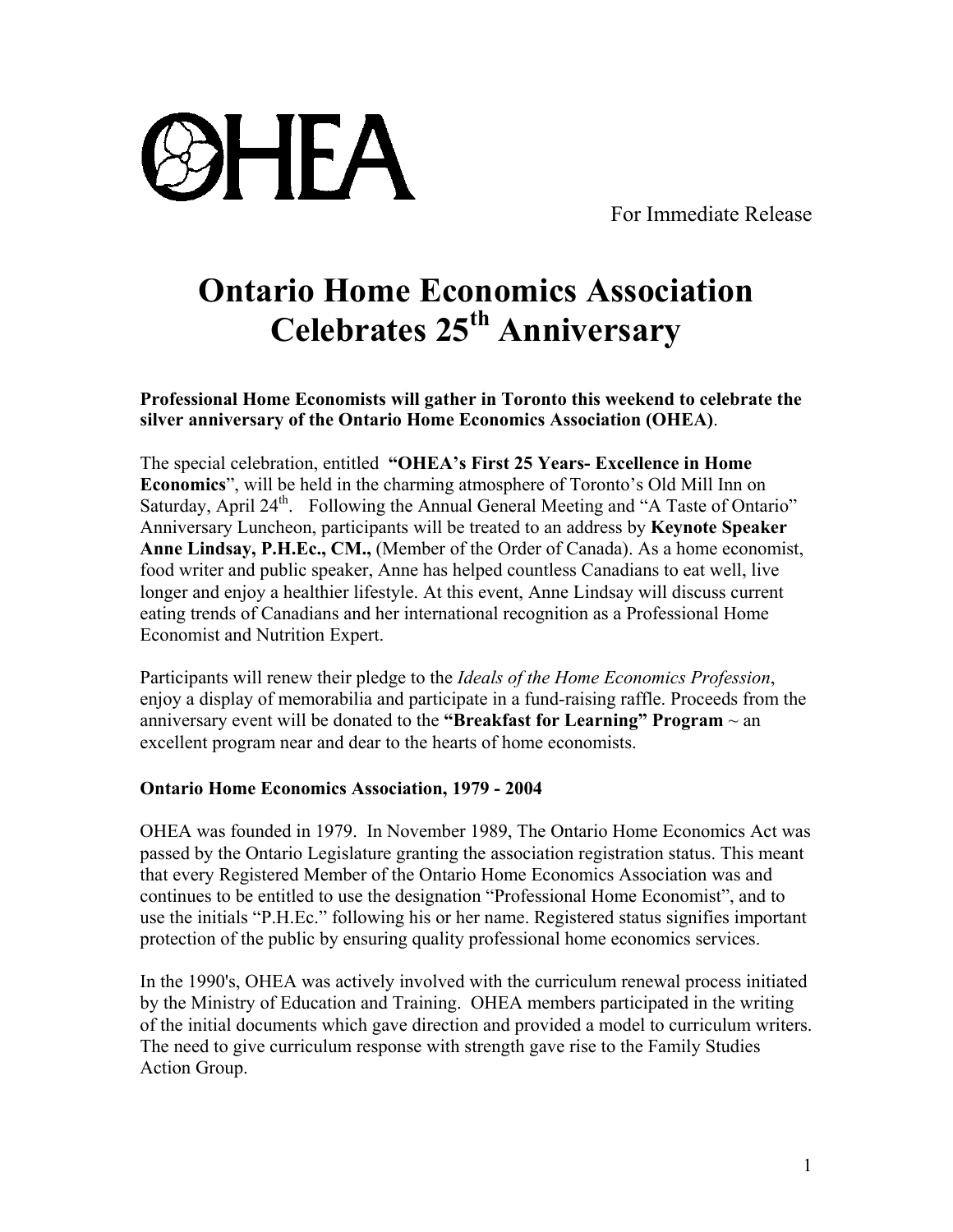In 2003, the Mutual Recognition Agreement was signed with the provincial associations of the other four regulated provinces (British Columbia, Alberta, Manitoba and New Brunswick), easing labour mobility by allowing registered members in any of these jurisdictions to have registered status mutually recognized.

Links with local home economics associations and expanded services for members were formalized in federated structure with the Canadian and all provincial associations in May 1991. Although, the Canadian association voted to dissolve in July 2003, OHEA has continued to link informally with the other provincial associations to provide a home economics perspective on issues affecting quality of life in Canada. OHEA is conferring with the Ontario Family Studies Home Economics Educators' Association, Ontario Home Economists in Business and Ontario Family Studies Leadership Council to develop an alliance by which to manage internal operating resources and to provide a unified voice on matters pertaining to individuals and families.

The Home Economics Association for Africa partnered with OHEA in 1987 to support the development of a sustainable organization for the African continent. The partnership was coordinated through the Canadian Home Economics Association with the financial support of the Canadian International Development Agency. Conferences and workshops were held in Kenya, Zimbabwe and Uganda. Efforts were concentrated on the reconceptualization of home economics.

OHEA's newsletter, *NewsLink,* is published five times per year as the key communication among members. Through a Public Education Program, media releases are circulated throughout the province and posted on the website, www.ohea.on.ca .

Currently, OHEA is the largest provincial home economics association in Canada with about 350 members. Family Studies teachers, marketing managers, food product developers, community services directors, food stylists and writers, and credit counsellors are just a few of the roles that OHEA members have in today's business, government and education settings. Throughout its 25-year history, the Ontario Home Economics Association, a self-regulated body, has worked diligently to promote high professional standards among its members so that they, in turn, may assist families and individuals to achieve and maintain a desirable quality of life.

- 30 -

For further information, please contact:

Ontario Home Economics Association Box 45, R.R. #5, Dundalk, ON N0C 1B0 Tel/Fax: (519) 925-9684 Website: www.ohea.on.ca